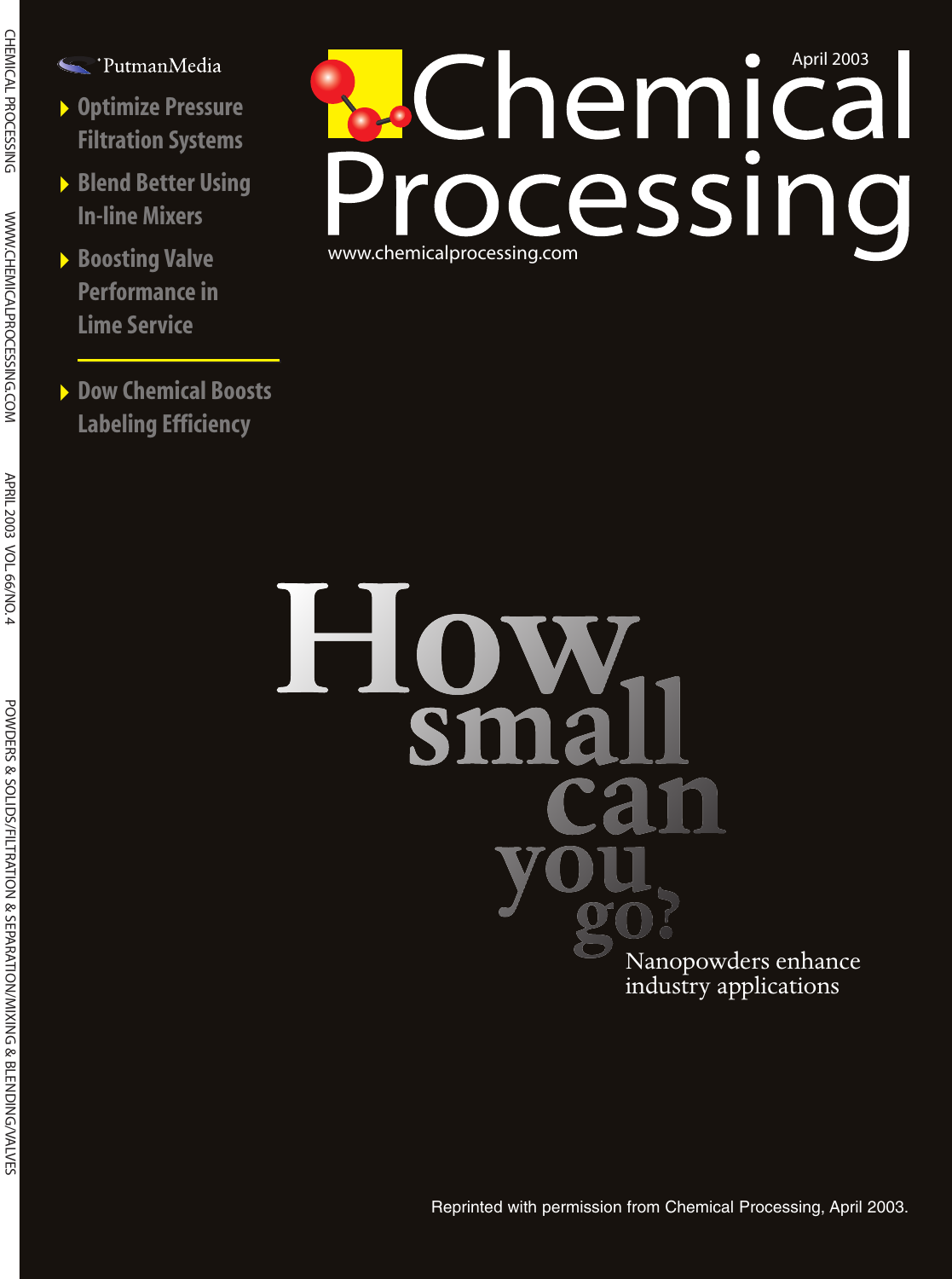

By selecting the proper steam trap design and size for a particular application, chemical facilities can enhance system and process performance — as well as equipment reliability

By Tracy Q. Snow

and statement in a sometimes choose their steam traps based on the pipe connection size and trap availability in plant stores. For contractors or engineerlant maintenance personnel sometimes choose their steam traps based on the pipe connection size and trap availability in ing constructors involved in new construction projects, the choice frequently is driven by cost or delivery factors.

Many makes and models of steam traps are available, but attention is not always given to the differences in features or performance between them. Sometimes plant personnel have the misconception that "a trap is a trap," and all traps operate the same.

### **Mechanical designs**

Mechanical trap operation relies on the movement of closed or open floating objects to actuate the valve. Mechanical traps (or combination pump/traps) fall into one of three classifications:

- Float and thermostatic traps, where the buoyancy of the floating object opens the valve.
- Inverted bucket traps, where the buoyancy of the floating object closes the valve.
- Combination pump and float traps (pump/trap), where the buoyancy of the floating object opens a main trap valve and secondary pressure motive valve. This synchronized combined action allows a higherpressure vapor to discharge condensate through the main trap valve.

*Float and thermostatic traps (F & Ts)* use a sealed spherical or elliptical float that becomes buoyant when the water level in the trap rises, and a temperature-sensing thermostatic element opens to vent air and other incondensables that enter the trap during operation. The two types of F & T traps commonly used are the free float and the lever float.

The free float trap contains only one moving part — the float. As its name implies, it has no levers or linkages. No lever mechanism is required to move the

# **Figure 1. Free Float Trap**



valve off the seat. Instead, the float itself is the valve, and the buoyant force of the condensate serves to "roll" instead of pull the valve off the seat as the level of condensate in the trap rises. The rotational movement of the float valve allows

precise opening to perfectly match flow requirements.

As the condensate load increases, the float rotates upward against the top side of the valve seat, widening the opening of the discharge area. Under heavy loads, the float completely rises off the seat. It responds immediately to changes in condensate flow or pressure differential.

The rotating action of the float also helps keep the seat clean and allows it to renew its seating surface each time it comes to rest against the seat, eliminat-

> ing the concentrated wear exhibited by other types of traps. Some free float traps incorporate a threepoint seat design to ensure a perfect seal of the float against the valve seat, even in no-load applications. This design is useful with superheated steam conditions. Free float traps also contain a thermostatic element for rapid venting of air and other incondensables.

The float and valve of a lever float trap are attached to the opposite ends of a lever mechanism that pivots on a fulcrum. When the float is in its lowest position, the main valve is closed.

A thermostatic element is incorporated near the top of the trap as an automatic air-venting device. The float becomes buoyant with condensate inflow and lifts the main valve off the seat to allow condensate discharge. Greater condensate flow to the trap means greater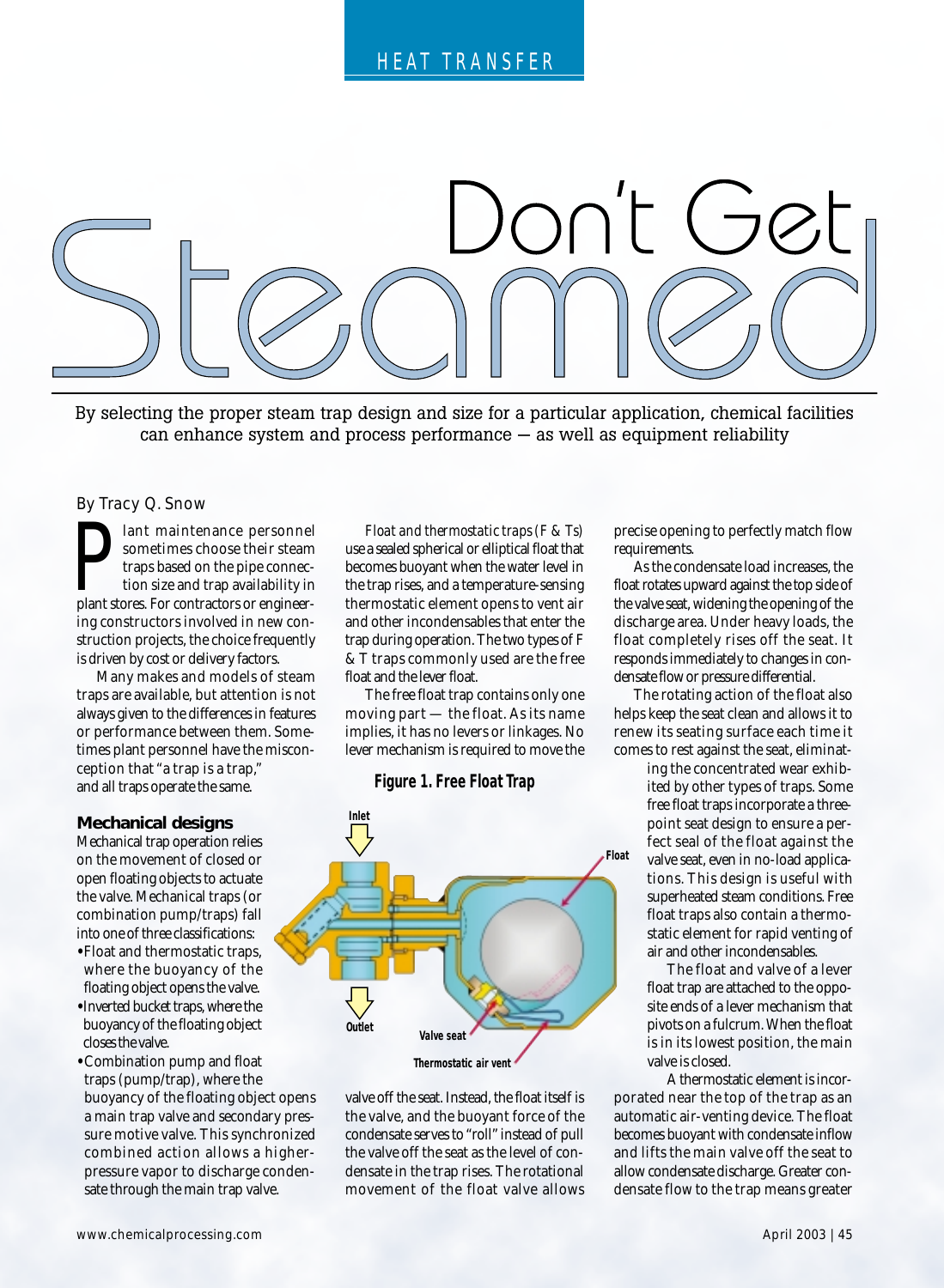float buoyancy and a subsequent higher discharge rate. At near-steam temperatures, the thermostatic element closes the separate vent valve. When the load diminishes, the float is lowered, moving the main valve closer to its seat. The valve closes when the condensate flow ceases.

The principal advantage of the lever float is price: These traps handle high loads at a relatively low cost. On the other hand, continuous modulation of the lever mechanism will wear the linkage if it is not sufficiently designed to avoid such wear. This wear can be amplified by the effect of opposing forces that occur during valve opening and can create more pressure and wear at the fulcrum point.

through the tiny vent hole, so air venting generally is very slow.

Once enough air has been displaced by condensate, the bucket loses buoyancy and drops, allowing the trap to discharge. The valve remains open while condensate accumulated at the trap inlet passes through the orifice. As steam reaches the trap, it collects in the bucket and gives it buoyancy, closing the valve. After a certain amount of the steam either condenses or passes through the vent hole, the bucket again drops and opens the valve to discharge the condensate. This intermittent discharge is indicative of cyclic operation.

Inverted bucket traps usually are used as a low-price choice for drip or

# **Figure 2. Combination Pump/Trap**



*Inverted bucket traps* are old-style density traps that contain an inverted cup-like cylinder (inverted bucket) that becomes buoyant in a level of liquid when subjected to the vapor pressure of a trapped vapor inside the float. The bucket's movement inside the trap is guided by a lever arm mechanism that is attached to both the bucket and the top of the trap. The valve head is positioned on the top side of the lever arm, coming into contact with the valve seat when the bucket is fully buoyant. At the top of the bucket is a small vent hole.

At startup, the bucket is down and the valve is wide open, allowing air to be discharged. As condensate enters the trap and fills the bottom portion of the bucket, any air remaining inside the bucket becomes trapped, causing the bucket to gain buoyancy and close the valve.

The incondensable air must be expelled from the bucket by passing

tracer applications. Unfortunately, they do not vent air particularly well and are not self-draining. Because they require a water prime to close, they are more subject to freezing than other types of traps. They also can lose their prime if subjected to superheated conditions or sudden drops in steam pressure at the inlet.

Mechanical traps operate well against backpressure. The principal limitation of this class of traps is its ability to survive severe water hammer. They should be installed with the buoyant object allowed to rise or fall vertically with the water level inside the trap to open or close the valve. They generally are available in a wide variety of sizes and capacities. Most models are offered with a choice of orifice sizes to operate over a specified pressure range.

*Combination pump and float traps*. Many process or heating applications experience a damaging phenomenon known as "stall." A standard mechanical trap design cannot operate and overcome a negative pressure differential. For these applications, a fully synchronized pump and float trap combination, commonly referred to as a "pump/trap," will maintain complete condensate drainage of the system or equipment application.

When the steam pressure in the equipment is less than the return-line pressure, condensate collects in the pump/trap chamber and is forced out through the trap mechanism when the chamber is pressurized. When the pressure in the equipment is greater than the pressure in the return line, the trap section functions as an ordinary trap, and the pump chamber remains almost empty. In this arrangement, the trap mechanism must be a double-seated float type. A high instantaneous flow rate is needed to allow continuous condensate discharge through the trap without constraining the total pump discharge. Ideally, the trap portion should be contained in the pump body to simplify troubleshooting and sizing.

## **Thermodynamic designs**

These traps operate on the principle that changes in static and dynamic pressures caused by changes in fluid velocity through the trap will open or close the valve. The greater the velocity of the fluid, the greater its dynamic pressure and the lower its static pressure. Generally speaking, vapor travels at a higher velocity than liquid, and these traps operate by this difference.

*Thermodynamic disc traps* typically incorporate only one moving part — the valve disc. When the steam system is down, the disc rests on the seat. Air and cold condensate flowing into the trap create a low-velocity static pressure, which lifts the disc off the seat and allows fluids to be discharged.

As the condensate approaches steam temperature, some of the condensate flashes to steam. The higher-velocity flash steam has a lower static pressure; therefore, it lowers the pressure under the disc. Flash steam then enters the control chamber, increasing the pressure on top of the disc. The reduced pressure under the disc and the increased pressure in the control chamber combine to snap the disc shut.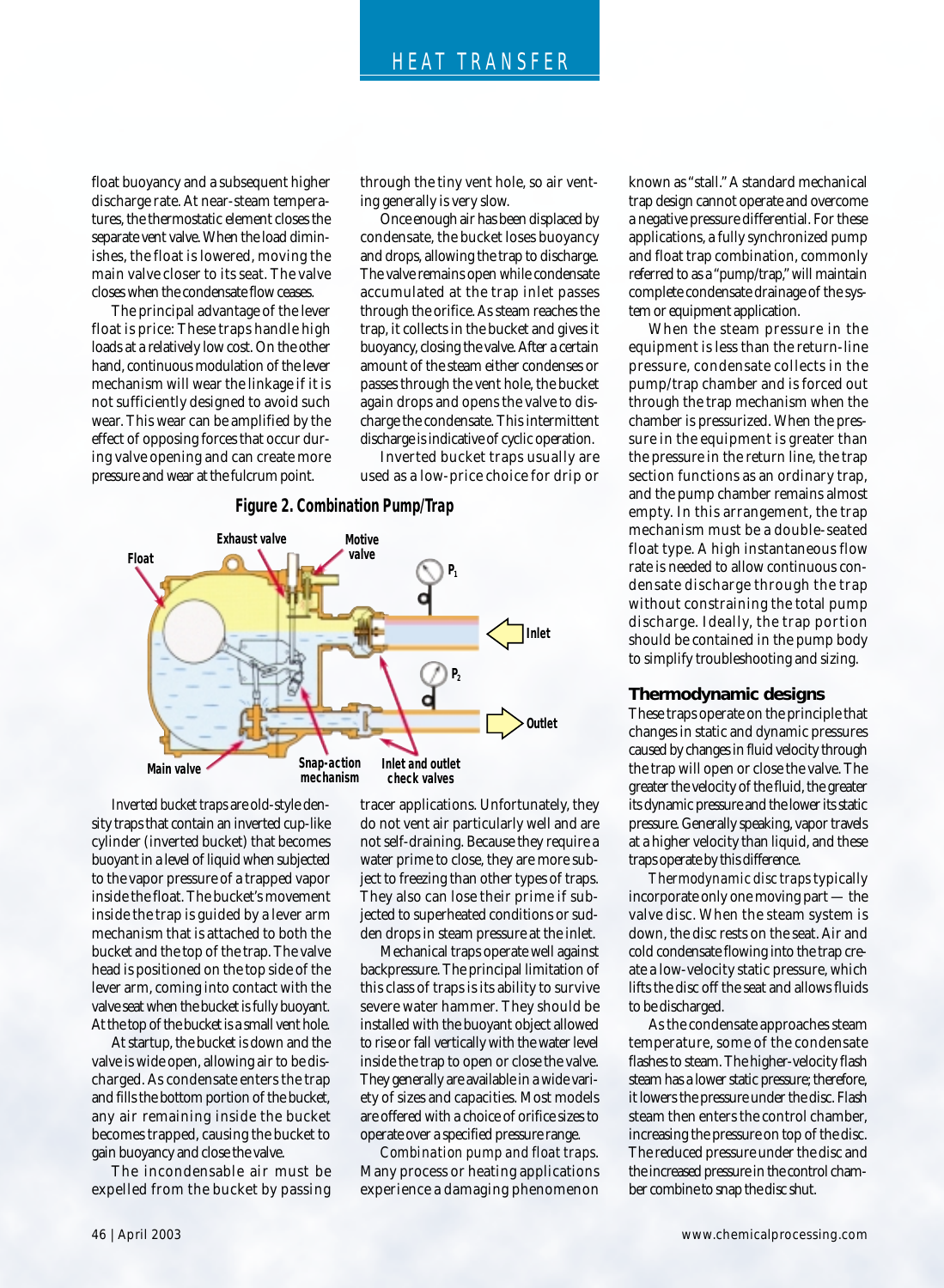Radiation loss from the top of the trap above the control chamber gradually condenses the steam and reduces the chamber pressure. This allows the inlet pressure to force the disc open, repeating the cycle.

Most disc traps typically do not handle air well, particularly during startup. Air will have the same effect as steam — to lower the pressure under the disc and increase the pressure above the disc, snapping it shut. Because air is incondensable, the pressure remains above the disc, air-

binding the trap. A rough finish usually is applied to the lower side of the disc and the seat lands to create an air "bleed." Unfortunately, this rough finish also detracts from maximum steam sealing.

A combination thermodynamic disc and thermostatic trap design incorporates a bimetal ring thermostatic element that contracts in the presence of air or cold condensate to lift the disc off the seat. This design eliminates the need for a rough finish on the valve disc/seat surfaces, and a mirror-finish seating surface promotes a better seal for greater energy efficiency and life. The disc trap's service life can be further extended with the use of an external air jacket, which slows down the rate of radiation from the control chamber, allowing flash pressure to keep the disc closed longer. Longer closure means a lower cycle rate, reducing disc and seat wear and prolonging trap life.

### **Thermostatic designs**

These traps operate on the principle that a falling temperature will open the valve, and a rising temperature will close it. Valve movement is governed by a thermostatic element. The temperature at this element must fall a certain number of degrees below saturation temperature before condensate can be discharged. In certain designs, the element's controlling temperature is constant; in others, it varies with system pressure.

*Balanced pressure traps* are equipped with filled thermal elements. The filling is typically an alcohol/water mixture with a

**Figure 3. Thermodynamic Disc and Thermostatic Trap**



boiling point lower than that of pure water. Two common varieties of balanced pressure traps are available — a state-ofthe-art, fourth-generation sealed capsule and an older-style, second- or thirdgeneration bellows trap.

The sealed-capsule design has a housing constructed entirely of stainless steel, and the valve is fixed to one of several stainless steel or Hastelloy-equivalent diaphragms that overlay each other to create a durable — yet flexible — diaphragm.

At startup, the alcohol/water mixture in the element is in the liquid state, and the capsule is contracted to allow air and cold condensate to pass through the trap. As the condensate temperature increases, heat is transmitted rapidly through the capsule housing to the mixture. The condensate begins to vaporize as the temperature in the trap approaches saturation temperature.

The considerable increase in volume generated by the vaporization of liquid raises the vapor pressure inside the capsule. At some point, the internal pressure exerted on the diaphragms becomes greater than the system pressure around it, causing the diaphragms to extend in the direction of the valve and moving the valve closer to the seat. Before live steam reaches the trap, enough vaporization pressure builds up inside the capsule element to close the valve completely.

Eventually, the condensate in the trap cools as the result of radiation from the trap body, allowing the internal pressure in the element to subside. When the vapor pressure is reduced, the diaphragms relax and open the valve, allowing condensate to discharge again, and the cycle repeats.

The top and bottom casings, with the diaphragms sandwiched between them, are welded together to produce a strong, lightweight construction that is highly resistant to water hammer or superheat effects. The shape of the diaphragms should be contoured to match the shape of the bottom casing to give maximum protection from overextension in the event the element is exposed to excessive temperatures. The use of more diaphragms and Hastelloy-equivalent materials

instead of stainless steel maximizes diaphragm life.

The older-style bellows element is cylindrical and has a thin corrugated metal wall made of a highly conductive material for rapid heat transfer into and out of the bellows. The valve is attached to one end of the element, and the other end of the element is fixed to the trap housing. The operation of the bellows element is similar to that of the capsule design: An increase in internal vapor pressure will expand the bellows to close the valve, and a reduction in vapor pressure will contract the bellows and open the valve.

The balanced-pressure element automatically adjusts to changes in steam pressure because the associated change in temperature of the condensate generates the respective vapor pressure in the element necessary to close the trap. Unfortunately, the thin-walled design and proportionately large volume of the bellows-style element make it less effective against severe conditions than sealed-capsule designs. The bellows thermostatic traps are susceptible to damage from fatigue or water hammer, and exposure to superheated steam can lead to overexpansion of the element, causing permanent damage.

*Bimetallic traps* incorporate one or more strips or discs consisting of two compatible — yet dissimilar — metals with different thermal-expansion rates bonded together. When the bimetal element is heated, the material with the higher thermal expansion coefficient